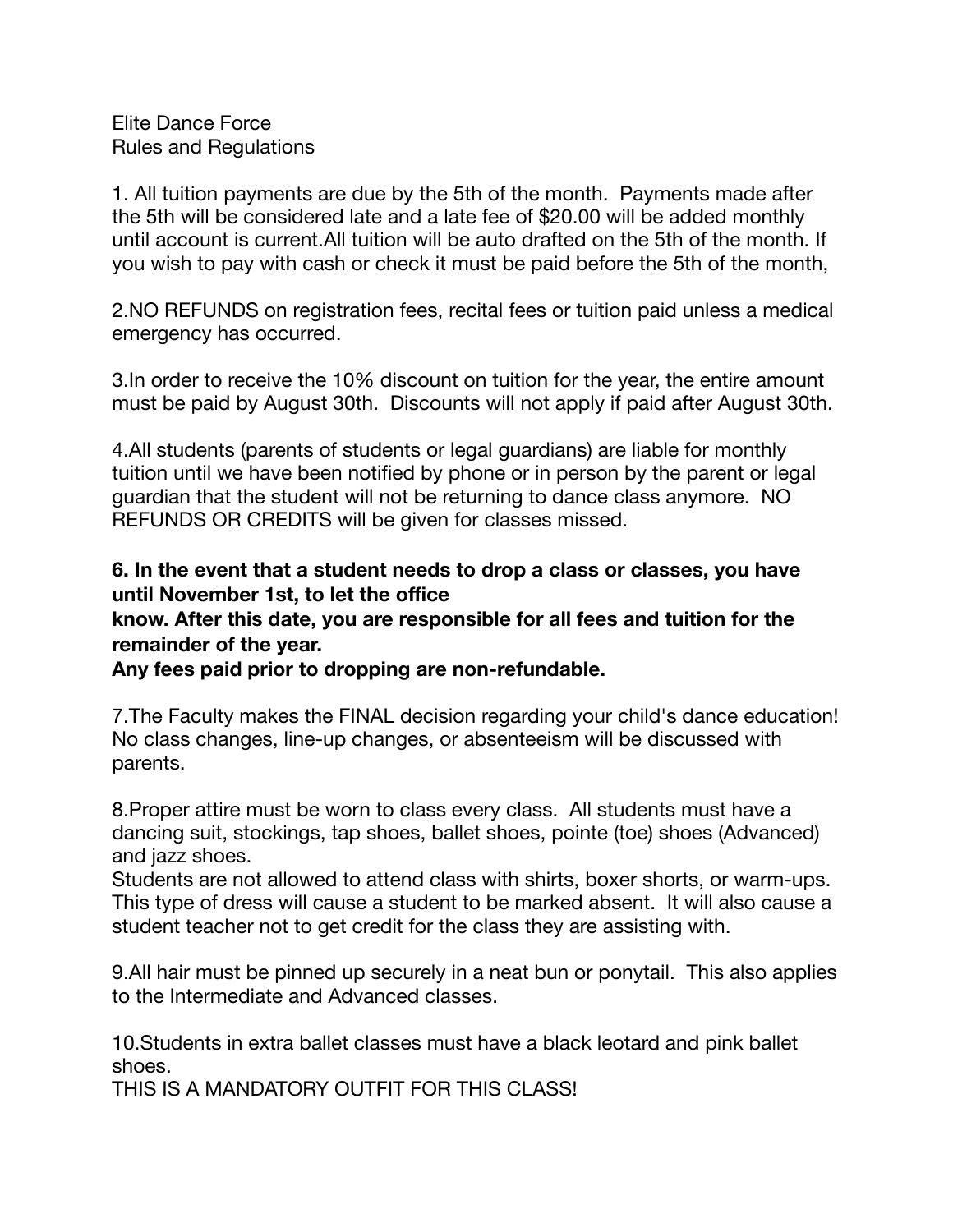11.Students must have tap shoes, ballet shoes, and jazz shoes ordered through the studio. . PLEASE MAKE SURE ALL SHOES OR PROPERLY LABELED WITH YOUR CHILD'S NAME! all recital shoes must be ordered through the studio.

12No eating is permitted at all in the dance studio. Only water may be brought into dance class.

13.All students are expected to participate fully during class. If a student is ill, he/she must have a doctor's excuse in order to sit and watch.

14.ONLY DANCE STUDENTS are allowed in class. Parents and other children are to remain in the waiting room during classes.

15.Students and Faculty do not receive phone calls during class, unless it is an emergency.

16..An INJURY sustained by a student during class should be reported to the OFFICE within 24 hours for insurance purposes.

17.Student must have 300 student teaching hours to Graduate from Elite Dance force.

18.if payment is made by check and the check is returned due to insufficient funds, no other checks will be accepted this dance term. ONLY CASH OR MONEY ORDERS WILL BE ACCEPTED.

19.This dancing school is not responsible for articles left at the studio. All dance shoes and dance bags SHOULD BE MARKED AND LABELED WITH THE STUDENT'S NAME. All valuable items should be left at home.

20.No student is excused from special practices, such as joint practices. Any student failing to attend these practices will be dismissed from the school. Any student missing more than 1 class the last 2 months before the recital without a doctor's excuse will be removed from all recital numbers.

21.Any extra recital tickets purchased by you that you don't need, cannot be REFUNDED. This school cannot be responsible to resell the ticket.

22.No corrections can be made in the annual recital program once printed. Any items left out, will be corrected publicly on recital night.